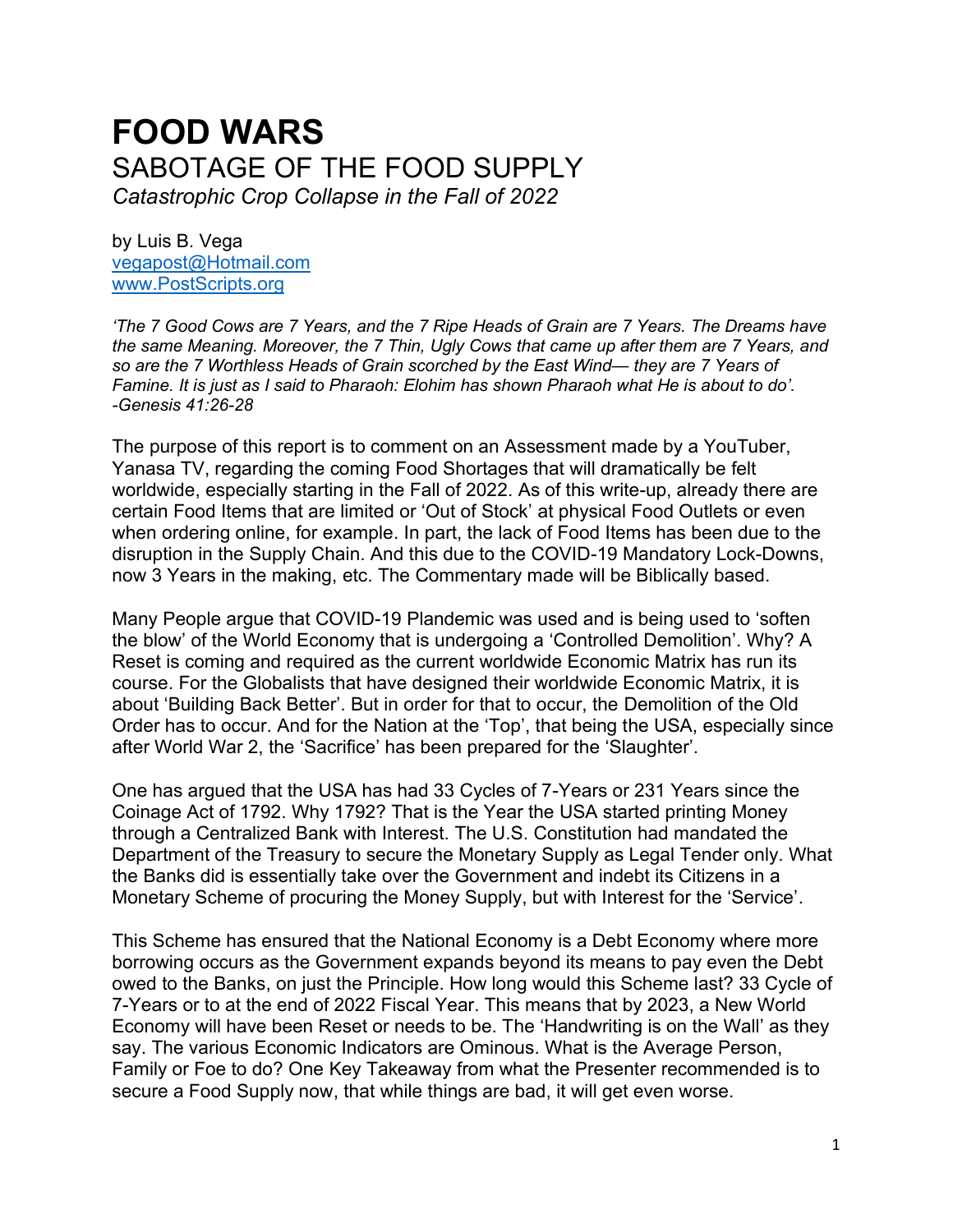# **Preparing Partnerships**

And from a Biblical Perspective, one needs to be like a Joseph, who being forewarned, prepared or 'Prepped' for the occasion. How that may look like depends on one's Means, Location, Ability and Budget. Also, realize that many who study the End Times, see this coming Convergence of Timelines in the Fall as the possible Start of Daniel's 70Th Week of Years. This is all based on the Sabbath Cycle Theory, as those who rule the Present Evil World utilize the Biblical Economic Matrix of the Sabbath Years to Reset their Accounts, etc. Thus, while the Rapture event may take place before then, the need to 'Prepare' may not be needed. Although, it is prudent to do so.

The Synopsis outlined in the video by the Presenter mainly pertains to the USA, and in particular how the Food Supply Chain is deliberately being taken down, in his opinion. Why? It is to exacerbate the Controlled Demolition. To what end? What occurs, Financially in the USA will have Reverberations across the World. The point is that the USA has been fortunate to be isolated and spared from what most of the World have experienced in terms of Famine, Hunger and War, in a general sense – up to now. This Protection and 'Blessing' will no longer be granted to the USA. This will now change dramatically for the 'Average' Americans, if the Predictions made by the Presenter and other Key People come true beginning in the Fall of 2022.

As it is, all Economic Indicators point to a Dire Condition as the Effects of Rising Inflation is but a Symptom of what will eventually come to pass, a Total Collapse of the Food Supply Chain. And this is but 1 of many Factors that will Collapse. It will be a Chain-Reaction of sorts that will impact all other Sectors of a very fragile Global Economic Matrix. It has begun. The Dire Condition is foreseen by those that ought to know. Such point out that there have been over 20 Food Processing Plants in the USA alone that have been Destroyed. This Number is unprecedented as, on average, since 2019, there would normally be around 2-3 Fires/Year that would destroy Food Plants.

Many are starting to believe that this is a Controlled Demolition in the making to ensure a Multifaceted Objective. It appears that Converging Timelines for many Bad Omens are coming to a Head in the Fall of 2022. Why the Fall? The Year 2022 is a Sabbath Year in the Cycles of how Economic 'Resets' are made in light of that. And in particular, the Countdown has occurred specifically since 2001 with the World Trade Center, being a Controlled Demolition, literally. Likewise, COVID-19 has been used as an 9-11 (2.0). Only this time, it is a Controlled Demolition of the entire World's Economy. It is not about 'Prepping', but based on what is coming, those Followers and Believers of Jesus need to be like Joseph that prepared and 'Prepped' for 7 Years.

Based on the Assessment given by the Presenter in the video, one has about 6 months, while one can buy and stock-up on essential Food Items. This alone will counteract against Inflation. Consider that when the forced COVID-19 Lock-Downs were mandated, the Food Cans that one bought back then in 2020 now would cost 3 times as much. This is the Reality of how much the Dollar has lost its value and how Food has increased in value. In some cases, if what the Prognostication of the Food Supply Chain is projected to be, Food will be 'Worth more than Gold' as they say.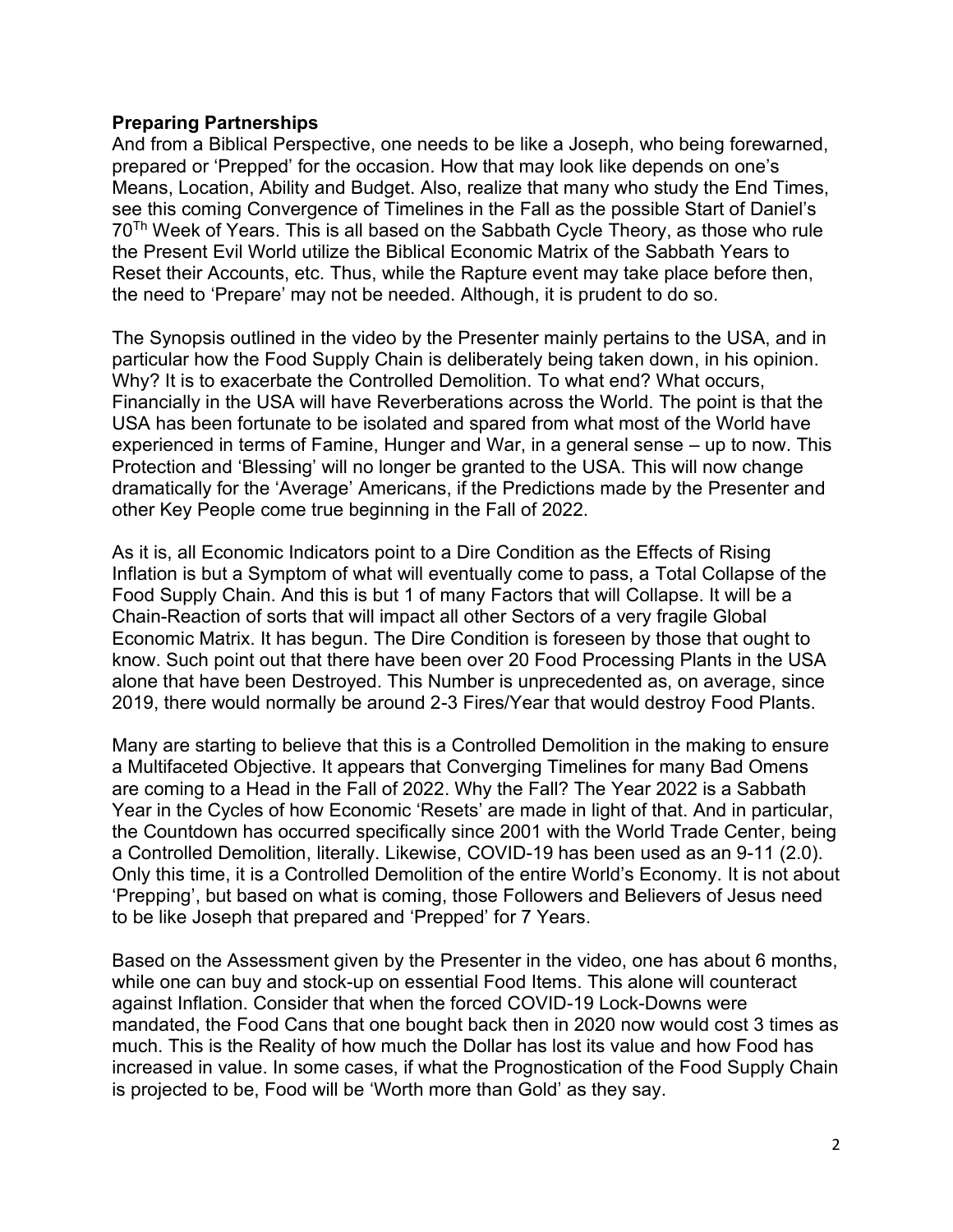# **Food Factor in the Equation**

One will comment on his Presentation and Assessment based on his Experience as a Homestead Farmer. According to his Calculations, the USA, in particular and much of the World will start to feel the severity of just how bad the Food Crisis is and will be getting worse by the Fall of 2020. His YouTube Video was entitled, '6 Months to Colossal Food Shortages: Attacks on Food Supply Chain'. He started off by showing how there has now been an FBI Alert Bulletin issued across the USA, warning Farmers of Cyber Attacks. One would have thought that it would have been pertaining to the rash of Food Processing Plants Fires that appear to be deliberate.

The same 9-11 Game Book Protocol is apparently being used in how the CORONA Virus 19 was and still will be used to destroy Businesses. There is now sufficient Evidence that the COVID-19 Virus was Bio-Engineered and released. It has now been corroborated that Fauci's Gain of Function added to it. Amazingly, as the Plandemic started, Chemical Plants that produced Hydroxychloroquine and Ivermectin suddenly went-up in smoke. There were reports in Africa and in Taiwan of 'Arson' which drastically reduced the availability of these Life-Saving and Proven Treatments.

And which by the way, were prohibited by Order of the WHO to the Governments to administer, unless it was the dangerous Remdesivir, which essentially shut down the Kidneys of People and assured a swift Death in the Hospitals. But a Death not due to COVID-19, although it was reported and counted as such. Why Cyber Security pertaining to Farming Operations is now an issue. All the Modern Farming Operations are based on an Online Platform that can be hacked and turned off. It was noted that presently, the U.S. Government and the World for that matter is blaming Russia for having invaded the Ukraine for the High Cost of Food, Gas and Inflation.

What he and others have alluded to, is that there is suspicion that the Globalists are 'Tightening the Noose' in how this War was a Perfect Storm to disrupt the Food Supply Chain. And it will take Years just to 'Get back to Normal', which will not be the case. What is occurring now, like with COVID is that the Ukraine has become the New 'Virus' and the Rallying Cry of how one must 'Listen' and Obey the Government, as they are working to do what is 'best', and for one's 'Safety'. It was mentioned that in the Research he undertook, a lot of the Information has been pulled from the Internet. He cautioned People not to have the Natural Tendency to only react to the Short Term Solutions and move on. Why? This Economic and Food Forecast is different.

A sense of Apprehension could be noted in the tone and demeanor of the Gentleman. He ought to know as he is directly involved with Farming and can 'Read the Sky', as they say of what is coming. He stressed that People need to start thinking about the Future in terms of Food and quick, as he Prognosticated that by the Fall of 2022, there will be Massive Food Shortages. One is reminded of how this was the case in Soviet Russia in the last few Years of the System. There were 2 Lines in the City Government Food Dispensary Centers. The Men would stand in Line for a Bottle of Vodka and the Women would stand in the other Line for a Loaf of Daily Bread. The Store Shelves would be empty. Now the Globalists have reversed the Outcome of the Empires.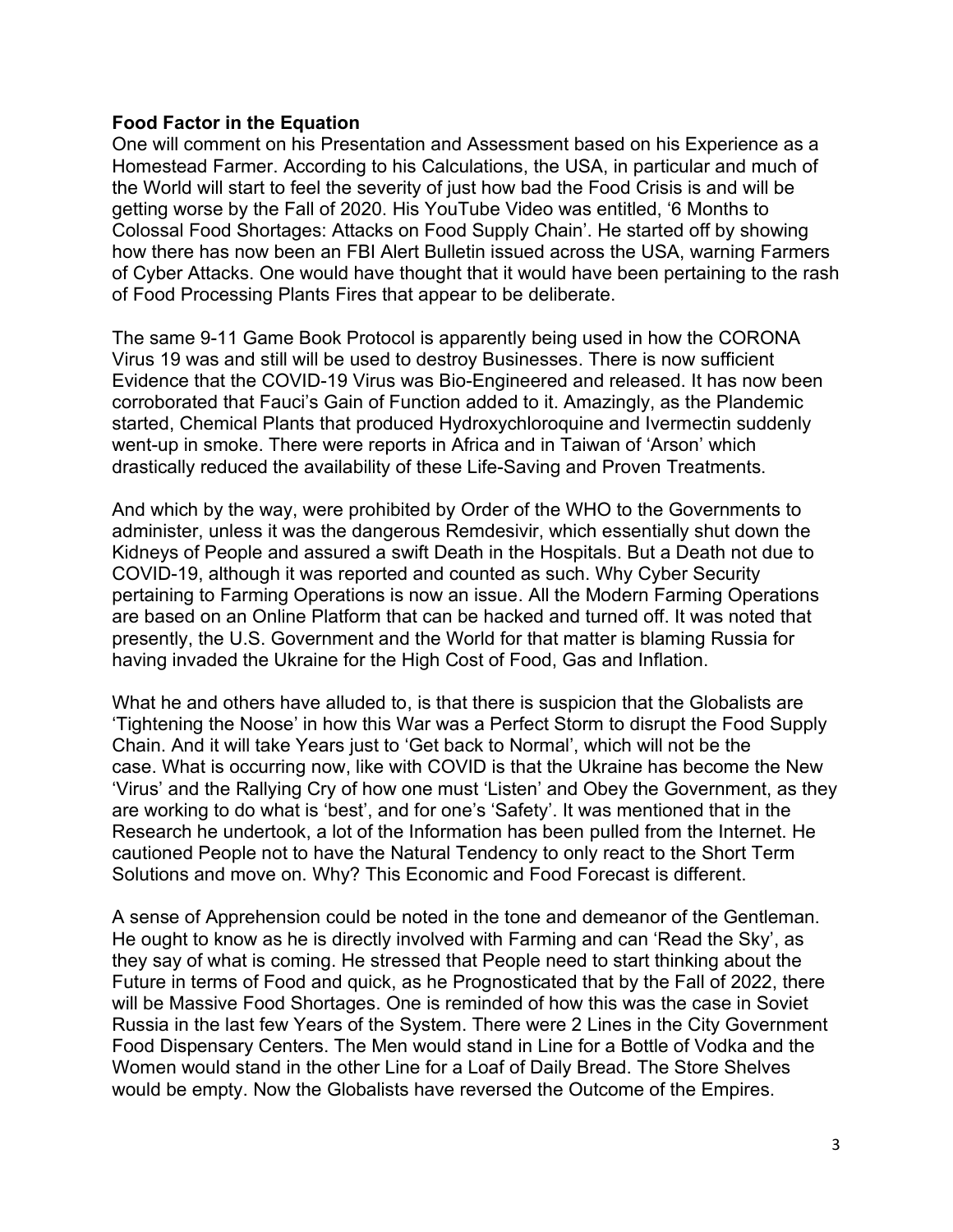# **Food and Fuel**

Once, Soviet Communist Russia was deemed the 'Evil Empire' by President Reagan. It regulated Freedom of the Press, of Speech and everyone was Surveilled. The Standard of Living was bare minimum. But that is how the System controlled the People, through Food and Fuel. Now the Evil Globalists have turned, are turning the West, but in particular the USA into the 'USSA', just like Soviet Russia, regulating Freedom of the Press, of Speech and everyone was Surveilled. What is coming is exactly what will be needed to control the Masses with, Food and Fuel. By these 2 Commodities alone, a Government and the Ruling Oligarchy could and do control the majority of People.

This is now designed to occur in the USA. The Heyday of American Consumerism and Plenty is over. The Presenter went on to make a point that it is Human Nature to, 'Wait until the End'. There is a Normalcy Bias. But it will be too late and that is when Panic will start to sit in. Initially, that is what occurred when the Mandatory Lock-Downs occurred. But instead of having People buy Essential Foods, they fought over Toilet Paper. This is how bad it was and it will be even worse in the Fall if such Projections come true. The Presenter went on to list the various Food Packing Centers that have gone-up in smoke.

*-February 28th: Shearer's Foods Potato Chip Plant in Hermiston, Oregon caught on fire. -March 13th: Nestle's Hot Pockets Plant in Jonesboro, Arkansas caught on fire. -March 16th: Walmart Fulfillment Center in Plainfield, Indiana that caught on fire. -March 28th: Maricopa Food Pantry in Arizona caught on fire -March 30th: Penobscot McCrum Potato Plant in Belfast, Maine caught on fire. -March 31st: Rio Fresh Food Plant in Texas caught on fire. -April 11th: East Conway Beef and Pork in New Hampshire caught on fire.*

Gem State Processing, which is a Potato Processing Plant in Idaho had an Airplane crash into it. And where have the USA experienced 'Airplanes crashing into Buildings' to destroy the System? It could have been a Legitimate Accident. But it was not the only one. So, why? Food is now a Weapon. This comes off of the Virus that many believe is a Weapon, which is still going on by the way and is set to circle back. And there is War as a Weapon, i.e., the Ukraine. Amazingly, Putin managed to find a 'Cure' for COVID-19. Since the Invasion, the Mass Media seemed to push Fraud Fauci to the Curb, for now. There was COVID and Mask Fatigue, thus a War, but Fauci and their next Virus will be back. But Putin single-handedly stopped COVID-19 from being Center Stage as the Ukraine became the 'New Virus'. And with such a New Narrative.

And true to form, again, anyone going or speaking contrary to the State Narrative of supporting the Ukraine, are being accused of Disinformation. It has now gotten to the point that the U.S. Government has set-up a Department that will look into those that put out 'Disinformation' and how to stop that. It is called Censorship, USSR Style. The Presenter also mentioned that there was a Seed Plant in Oregon that caught Fire. And Taylor Farms in Salinas, California caught on fire on April 13<sup>th</sup>. Then there were other Food Plants that also went-up in smoke in Quebec, Canada on March 23rd. Then there was a General Mills Plant in Covington, Georgia hit by another Airplane crashing into it. All these might be mere 'Coincidences' and occur normally. What was noted was that in 2022, thus far, there have now been a 10x-Fold increase in these 'Coincidences'.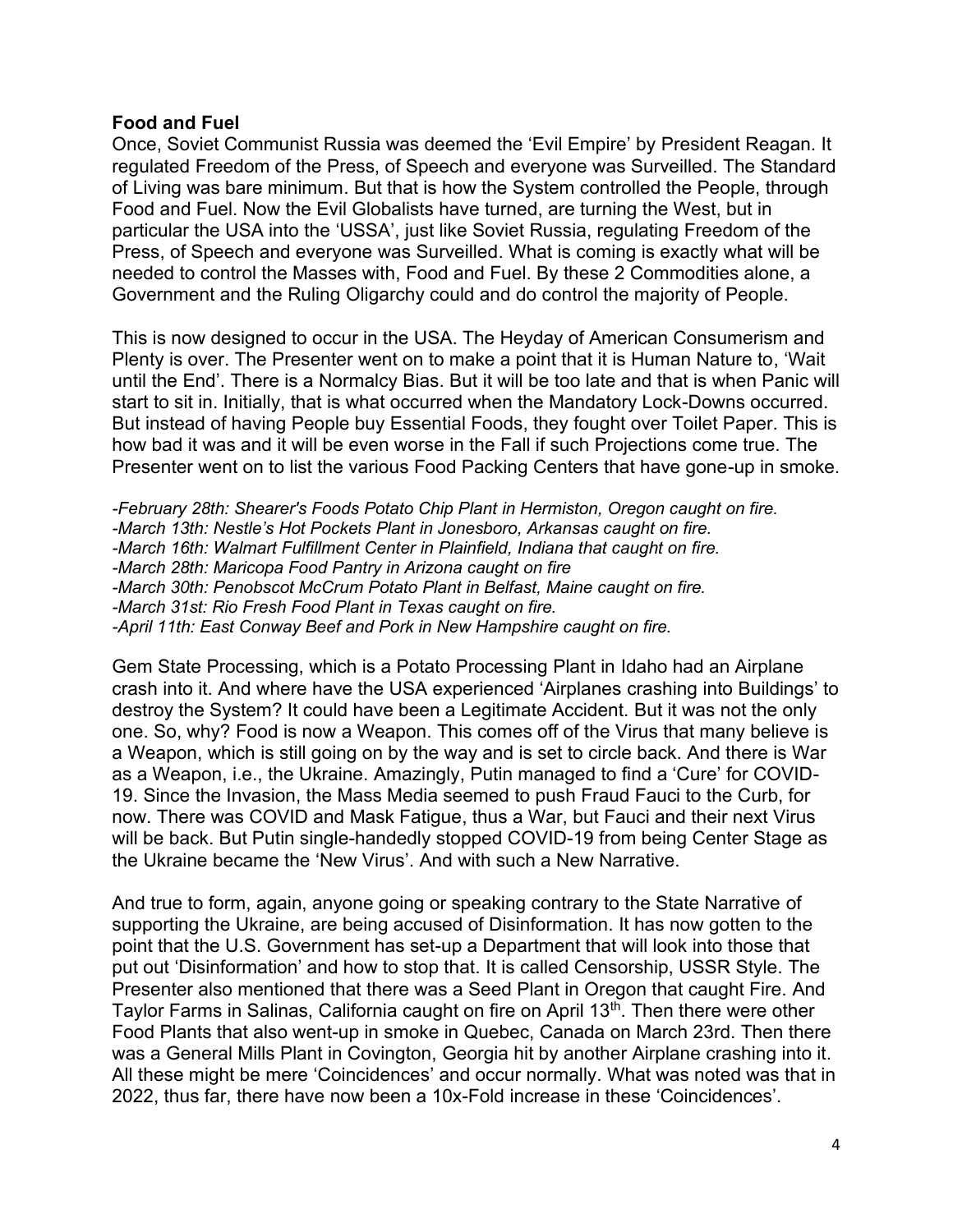# **Burn it Down**

This is in comparison to the previous Years, based on what is and was considered 'Normal' Accident Related Fires, etc. Here below is the List of the Abnormal Incidents where Food Processing Plants have been destroyed by Fire in the USA. And take note that Fire is the Motif that burns-up the Mythical Phoenix that then has to Die. But from its Blood and Ashes, a New Phoenix is Reborn into the next Iteration of its Being, etc.

And many are concluding that these 'Coincidences' have been done on purpose. It is a War of Food. Why? As the Luciferian Harry Kissinger stated, 'Control the Food, Control the People'. And it has come to light that he is one of the 'Big Shots' that was and is behind the World Economic Forum Agenda, of which Klaus Schwab, Mr. Reset is only a Mouth Piece and Poster Boy.

*-January 7th: Poultry plant in Hamilton Mountain, Ontario caught on fire -January 21st: Potato plant in Warden, Washington caught on fire. -January 14th: Cargill Neutrino Feed Mill caught on fire. -January 1st: Van Dunham Farms in Illinois caught on fire. -February 5th: Wisconsin River Meats caught on fire. -February 15th: Largest Soybean Plant in the U.S. in Claypool, Indiana caught on fire. -February 15th: Bonanza Plant in El Paso, Texas caught on fire.*

# *2021*

*-December 12th: Westside Food Processing Plant in San Antonio, Texas caught on fire. -November 20th: Made Right Steak Company in Kansas City, Kansas caught on fire. -September 13th: JBS USA in Nebraska caught on fire. -August 24th: Patak Meat Processing Facility in Cobb County, Georgia caught on fire. -July 31st: Tyson River Valley Ingredients Plant in Hanceville, Alabama caught on fire. -July 25th: Kellogg Company in Memphis, Tennessee caught on fire. -April 30th: Smithfield Food Plants in Mammoth, Illinois caught on fire. -January 12th: Deli Star Meat Plant in Fayetteville, Illinois catch on fire.*

And what is the Agenda of the Henry Kissinger's for the World? It is Global Government. And why? It is to reduce the Human Population to be maintained under 500 Million. And that Reproduction has to be controlled as well as everything and every Body, literally. They see themselves as the Gods of the New Atlantis Rising wherein Lucifer once Ruled on Planet Earth. All this effort is really to hand over their Reset New World Order to Lucifer. The Bible describes that the Antichrist to come will be like a Nimrod, the Pharoah, which seeks to take the place of the True Christ, Jesus, etc.

The Presenter went on to compare just the 1st 4 Months in 2022 of how so many major Food Processing Plants or Facilities have been destroyed. This is putting Food Pressure and demand for the Food Supply Chain that will be felt in 6 Months. He mentioned that the blame was due to the Forced Mandatory Lock-Downs but that the Cracks in the Food Supply Chain had started way before COVID-19 was released. He acknowledged that it was 'Man-Made' and released from a Bio-Lab. He thinks that the Average Person does not suspect that such a Virus would have been used as a Bio Weapons, but used to disrupt Supply Chains to disrupt Food Sources, etc. Proof?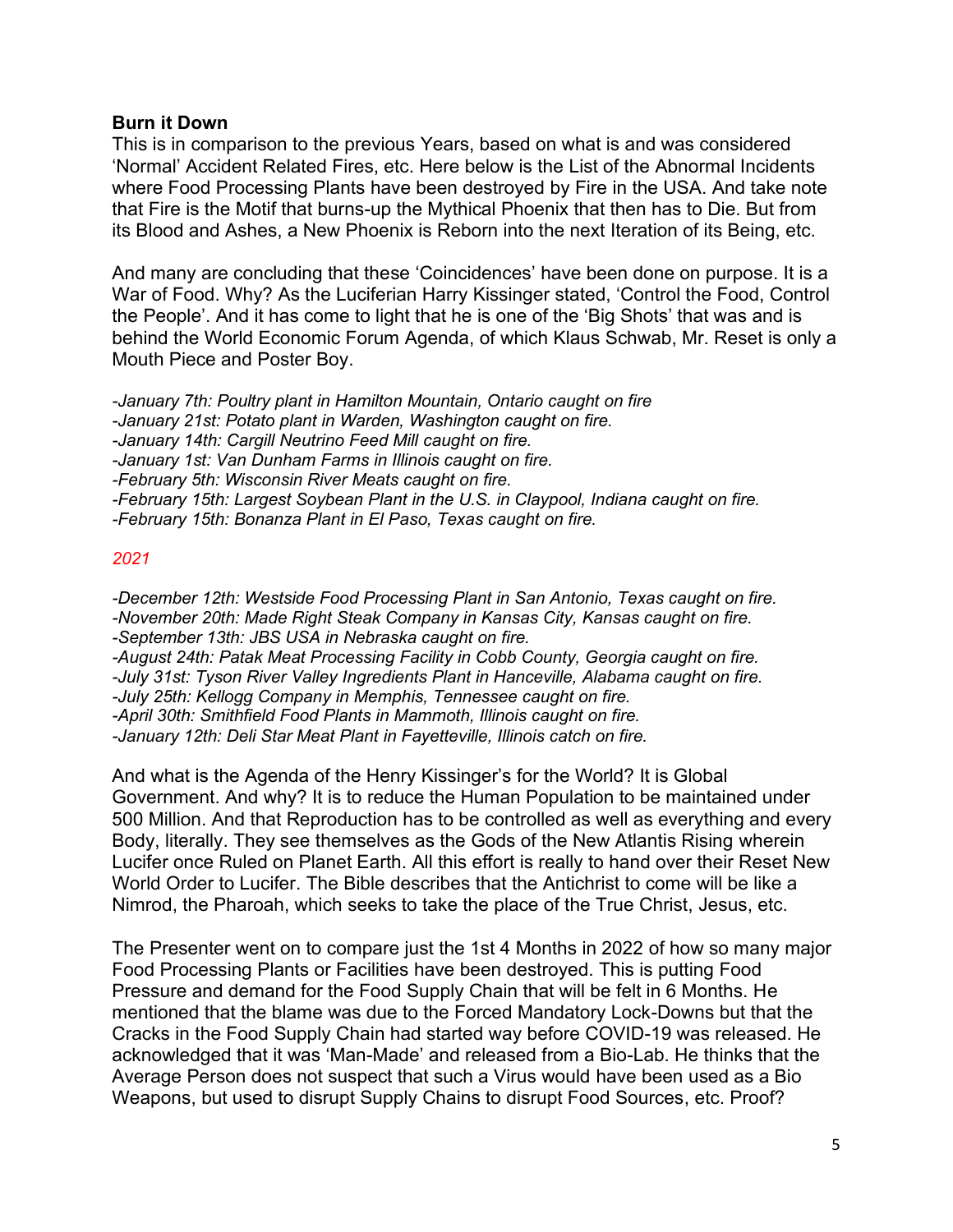# *Here is what Henry Kissinger said about using Food as a Weapon.*

*Control Oil and you control Nations; control Food and you control the People.* 

*If you control the Food, you control a Nation. If you control the Energy, you control a Region. If you control the Money, you control the World.*

*Today, America would be outraged if U.N. Troops entered Los Angeles to restore Order. Tomorrow they will be grateful! This is especially true if they were told that there was an Outside Threat from beyond, whether Real or Promulgated, that threatened our very Existence. It is then that all Peoples of the World will plead to deliver them from this Evil. The one thing every Man Fears is the Unknown. When presented with this Scenario, Individual Rights will be willingly relinquished for the Guarantee of their Well-Being granted to them by the World Government.*

*Depopulation should be the Highest Priority of Foreign Policy towards the 3rd World, because the US Economy will require large and increasing amounts of Minerals from Abroad, especially from Less Developed Countries.*

*It is not a matter of what is True that counts, but a matter of what is perceived to be True.*

*The Elderly are Useless Eaters.*

*Military Men are just Dumb, Stupid Animals to be used as Pawns in Foreign Policy. Democracy is too important to leave up to the Votes of the People.*

*The Illegal we do immediately. The Un-Constitutional takes a little longer.*

The Presenter mentioned then how a Rockefeller Foundation Report come-out with a Timeline of this pending Food Doom. The Report said that in 6 Months, the USA, in particular and the World will have reached the point of Extreme Global Food Shortages. In his Assessment, the Globalists have just given the World, the USA, a Countdown to Food Catastrophe. He noted how the Rockefeller Foundation came out with their Warning that he is taking seriously and so should the People, before it is too late.

It was back in 2010 that they also put-out Scenarios and 1 was called Lock-Step. It predicted a Plandemic, Forced Lock-Downs, Mask Mandates, all to Control People. Their Predictions have all come true because it is they that have Engineered the Hegelian Dialectic. He went on to mention that this Plan of the Globalists goes all the way back to the Club of Rome. They have been working since the 1970s to implement their Multi-Generational Plan to essentially Starve People into Compliance.

How? Control the Food, Control the People. It will get to the point that with Food being Scarce and all that more Expensive, most People will seek Help from the Government. That is the Plan. But in order to receive Food, People will have to get the 'Injections'. Why? It is through the New mRNA type of Technology that will make the Human Body, a walking Micro-Chip. Only in this mRNA version, will it fuse with one's DNA and be incorporated into every Living Cell of the Body. Thus, it appears that a lot of Timelines are converging in a 6-Month Countdown to Food Failure by the Fall of 2022.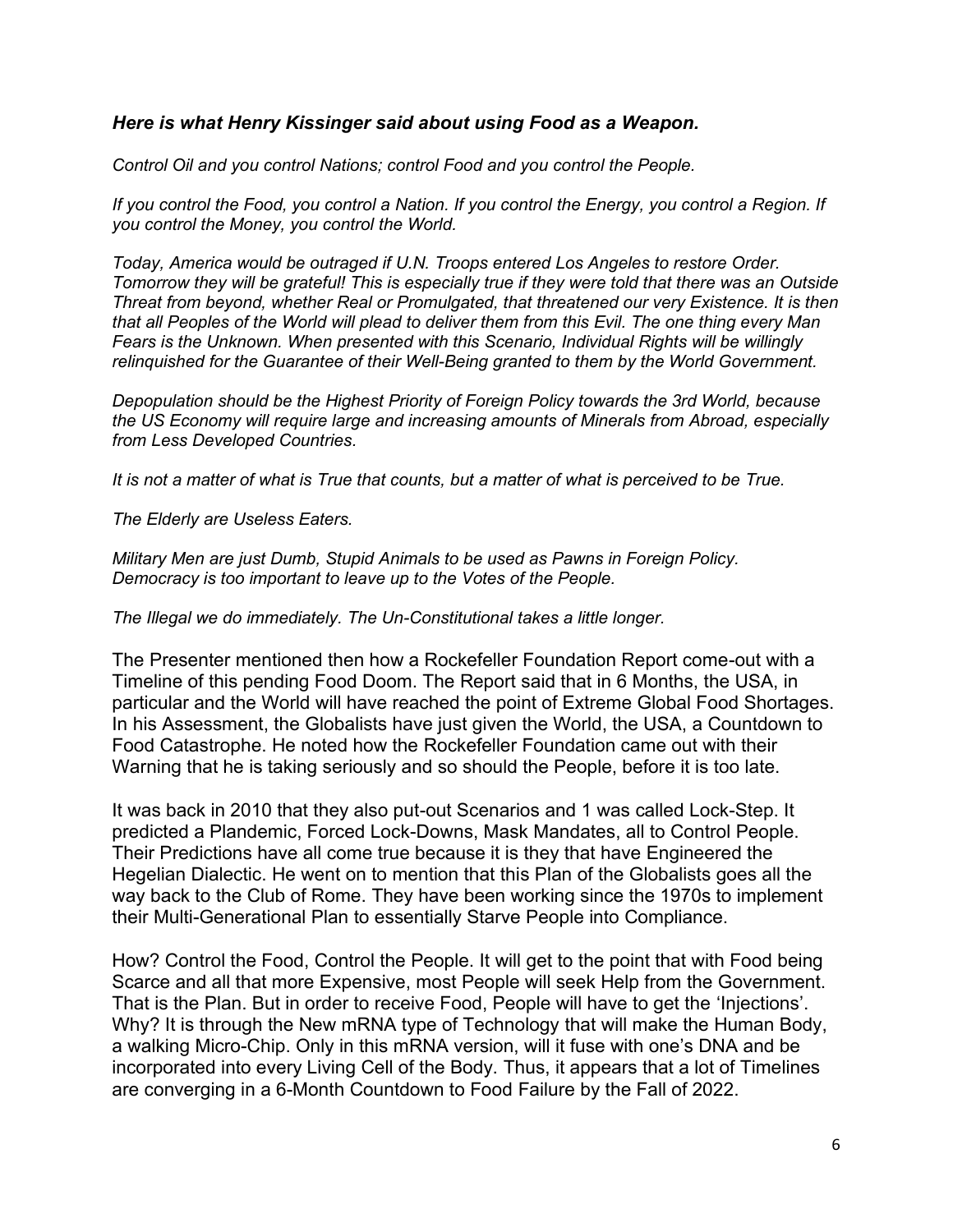#### **Blame the Ukraine**

The War in the Ukraine is just another means to totally disrupt the World Food Supply Chain. The Ukraine is the Major Bread Basket of Europe and the entire Middle East and Africa. Parts of West Asia also depend on this Food Supply coming from the Ukraine. This has now stopped due to the War and so has Planting. And the Sanctions imposed by the West and the USA have actually hurt the Europeans and Americans. As it is now widely known, that most of the Fertilizer in the World comes from Russia. Since the War, Russia had actually stopped any Fertilizer from leaving Russia. It is only a natural response to ensure the National Food Ingredients remain to improve Domestic Yields, etc. What the Presenter predicts is what is called 'Food Deserts'.

It is how in certain areas of the World, People only exists on a few types of Food. There are no 100 Types of Cereals to choose from and that take-up an entire aisle of a Super-Market. What Food Deserts do is that it lowers the Nutrient Content needed for a Vibrant Healthy Body as Calorie intake is reduced and there is no variety. Without Fertilizer, some Crops will not be able to grow in some parts of the USA and the World. He mentioned, that as it is, since 2018, Crop Yields have diminished. And then the series of Floods and El Derecho contributed to the Crops in the USA being wiped-out. And not to mention the severe Drought in the entire Western portion of the USA.

In the Fertile San Joaquin Valley, entire Almond Orchards are being stripped, because without Water, the trees will die. He mentioned that in the USA, the Average Family Farmers have been reduced to only a small percentage. US strategy has been to deliberately destroy Family Farming. This occurred in the US and abroad during the Reagan Years. This led to 95% of all Grain Reserves in the World coming under the control of 6 Multinational Agribusiness Corporations. Most Farming in the USA is Big-Agra and rely heavily on Fertilizers. The Soil in the USA is now essentially depleted and without Fertilizer, it will be Catastrophic, if his Predictions are correct.

Due to the War in the Ukraine and now Sanctions imposed by the USA and the West against Russia, one will not be seeing 'Returning to Normal' in terms of Planting and Harvesting Cycles in the near future for the USA or Ukraine. What he also mentioned that is important to have in context, is that with the Political Push by the Left for the New Green Deal to go 'Electric', most People do not realize that to produce Electric Vehicles that are 'Green', requires massive amounts of Minerals to be stripped out of the Earth to make their Batteries. Those Minerals are not going to Agriculture to sustain Crop Yields.

According to the Presenter's Assessment, the situation regarding the breakdown of the Food Supply Chain is Dire and will get worse. Enough that in 6 Months, it will reach its Critical Mass. What that will look like remains to be seen, but if what occurred in the former USSR is any indication of what is coming, it means Food Rationing, limited Items per Family or Household. Sky-Rocket Inflated Prices, etc. He also mentioned Diesel Fuel, which the Mass Media has not reported on. This is essentially the Life Blood of Food Manufacturing Operations and how the Supply Chain is maintained. If there is no Diesel, the Supply Chain will come to a Stop. How so? Realize that most, if not all types of Farming Machinery and Supply Chain Delivery Vehicles operate on Diesel.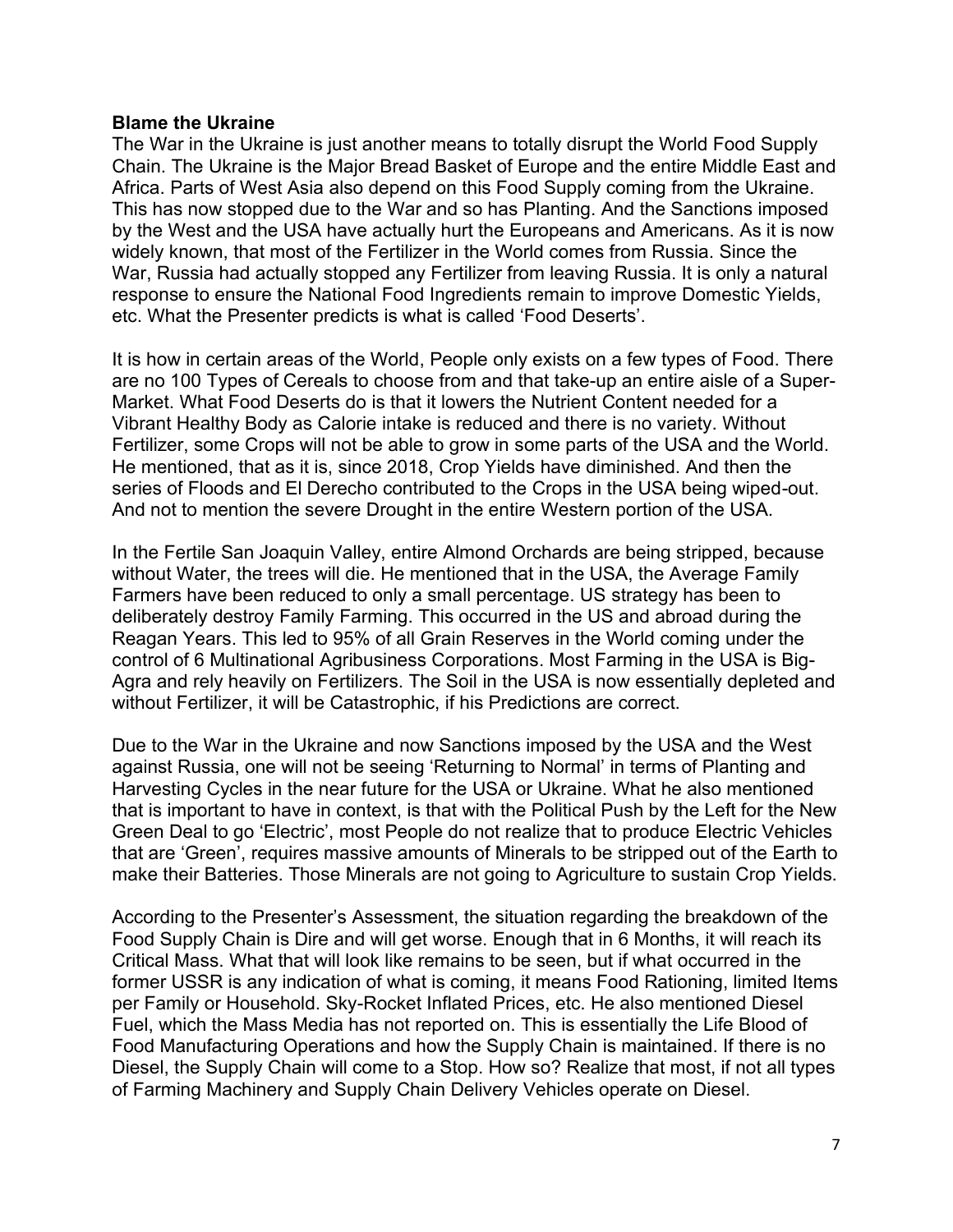# **Broken Supply Chain**

If Farmers cannot afford to purchase Fuel, they will go Broke. If Big-Agra Firms cannot procure Diesel, all their Machinery comes to a Standstill. He criticized Biden for only promising to release 40% of the National Oil Reserves but this is only addressing the Symptoms. When Trump was in Office, the USA became an Oil-Exporter. Now under Biden, he closed the Oil Pipelines thanks to the Socialist New Green Deal that is meant to completely destroy the USA, from within. He also attributes the High Inflation occurring in how due to COVID, the infusion of Fiat Worthless Money being printed by the Luciferian Federal Bank has only exasperated the Economics of the USA, and the whole World for that matter.

But that has been and is the Plan. It is an 'Economic Catharsis' in the making. It desired effect is to steer every Living Human Being into the New Digital Wallet. It was announced at the Dubai World Economic Forum where the 'New World Order' was declared to have arrived and how it now requires a New Currency. And that is will be built on Block-Chain, and Crypto Currency. This Technology, in turn will be tied to one's Body through Biometrics. Thus, the need to Inject every Living Human on the Planet with their mRNA Shots. It is not a Vaccine. This New Crypto will be Centralized and Surveilled so that every Purchase and Sale is known by the Government and Banks.

There will be no more Independent Banks or Credit Unions. Basically, the Federal Reserve will own everything and every Body, literally. It is really a set-up for the Biblical Mark of the Beast System. This is the Reset. The Presenter then mentioned that due to the Virus 'Scares', even before COVID-19, entire Feed Lots of Chickens and Swine have been destroyed, just on the suspicion of a possible Virus that could be circulating. This means Millions of Eggs, Poultry and Pork are now 'Off the Table', literally. But this is the Plan as Bill Gates, by the way, purchased so much Farm Land in the USA, that he is now the single person that owns the most in the USA, aside from China.

He and his other Luciferian Friends have decided that there are too many Humans on the Planet for their Comfort and there needs to be a Depopulation Agenda. It is called U.N. Agenda 2020 and 2030. It essentially calls for the reduction of the Planet's Population by 90%. When they speak and talk about 'Sustainability', they are referring to theirs, not the Average or Common Human Being, that barely lives on a Dollar a Day in the rest of the World. There is really no excuse for having the Food Supply Chain disrupted or there not being enough Resources to feed the entire Planet.

With all the Trillions at 'His disposal', there would be no need for War. All the investments could go into New Technologies, Free Energy, etc. Instead they are trying to Contaminate, Control and Cull Humanity, rather than make it flourish and thrive. But that is not the Luciferian Plan. The Plan is to destroy as many Human Lives as possible and to 'Steal, Kill and Destroy', Humanity with their Power. This is what is really occurring in Shanghai. The Communist Totalitarian Government is experimenting on how a closed-off Population of say, 27 Million People would react. What would People do if they are isolated or 'Quarantined' for their own Safely'. It is the Beta Test for the rest of the World and coming fast to a 'Neighborhood Near You'.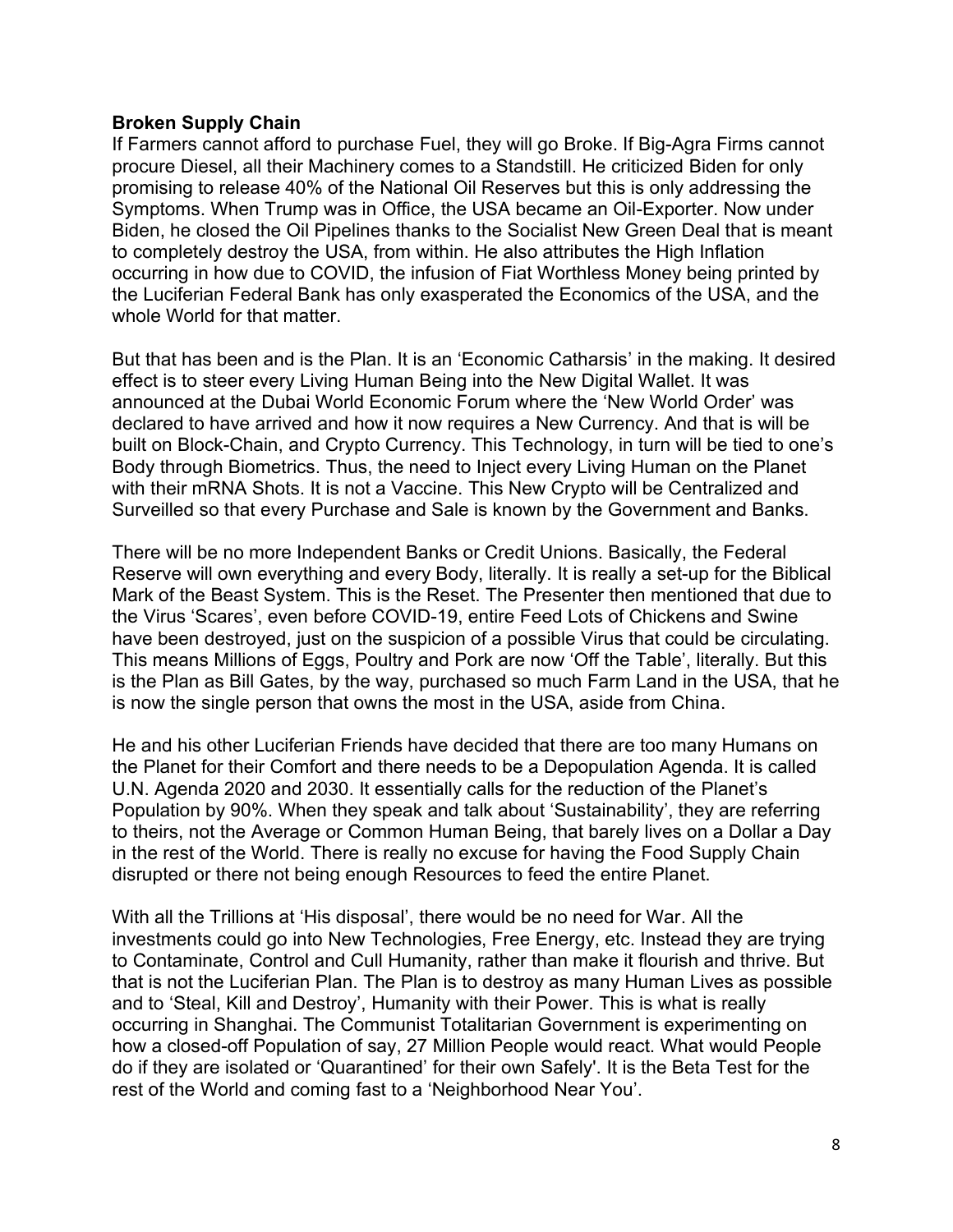# **Reset**

The Globalist know that to enter the New Reset or New World Order, entire Populations must simply Die. How? By using the COVID Plandemic as a Cover and Excuse to essentially Starve the Masses to Death. An observation made was that the blame for Famines and Droughts is due to 'Climate Change'. But based on the Presenter's Research, he attributes the Global Changes in Climate to the end of a 150-Year Solar Maximum that has allowed for Relative Stability on Earth. It is the Sun that has fostered the ideal Climate to sustain a 7+ Billion Population on Earth. But no longer. This Cycle is about to end. When? By the Fall of 2022.

And that based on prior changes in Solar Maximums, Societies went through a Transition and it caused an upheaval on Earth. So, it is Extreme Drought that has been impacting a lot of U.S. Domestic Food Production. But each Year, the Drought are getting worse. He rightly noted that the Problem is not that the Atmosphere is getting 'Warmer' or that there is too much 'Carbon' or CO2 being released. As a Farmer, he understands, not unlike most People, that Nature needs CO2. It is what 'Feeds' the Flora and Fauna of the World. It is the Food that Plants and Trees, and Crops, etc.

There is a Symbiotic Relationship with Humans, in how People produce that CO2 and in reciprocation, Nature produces O2 or Oxygen that Humans need to live off of. The nonsense of having to reduce CO2Gas Emissions is a Farce and a Ploy to reduce Human Population. Due to the Droughts in the USA, American Farmers had to cut back Production since 2019 by as much as 40-50% in some areas because they did not have enough Water. The Presenter also pointed-out that many of the Key Aquifers are nearly dried-up. This is Dire because as entire Tree Orchards are having to be cut down, they will not grow back for several Years and before they start to produce Fruit. And this is assuming a Best Case Scenario in which things, 'Return to Normal'. Not a chance.

That is not the Plan. Thus, in the next 6 Months, by the Fall of 2022, the effects of the break in the Food Supply Chain will be impacting every single person in the USA and in the World, to varying degrees. He notes that most People are starting to notice the growing Inflation and Scarcity of Food Items, but not enough to start to think about 2-3 Years down the Road. He mentioned that if it is a Coordinated Conspiracy, it very well may be as all the 'Ingredients' are present. He concludes his Assessment by calling People to Action and not just to sit around and Theorize or Blame others, Biden, Putin, the Ukraine, etc. What is needed is for People to start preparing for Food Insecurity and Scarcity. And perhaps even Food Rationing like in the former Soviet Union.

What he recommends is to start learning how to plant Vegetables and raise Animals. If one lives in an Urban Setting, then an indoor type of Gardening is possible. He stressed that regardless of the Effects or Outcomes, the Key to survival is learning how to be Self-Sustaining. This means that one will not need to depend on the Government that has planned to totally Control of its People, Bio-Metrically. It should be the opposite, in how the State depends on its Citizens. He ends by stating just how much the U.S. Dollar has decreased in its Purchasing Power in the past 12 Months. And that starting right now, growing and having Food is literally like 'Printing Money'. It off-sets Inflation.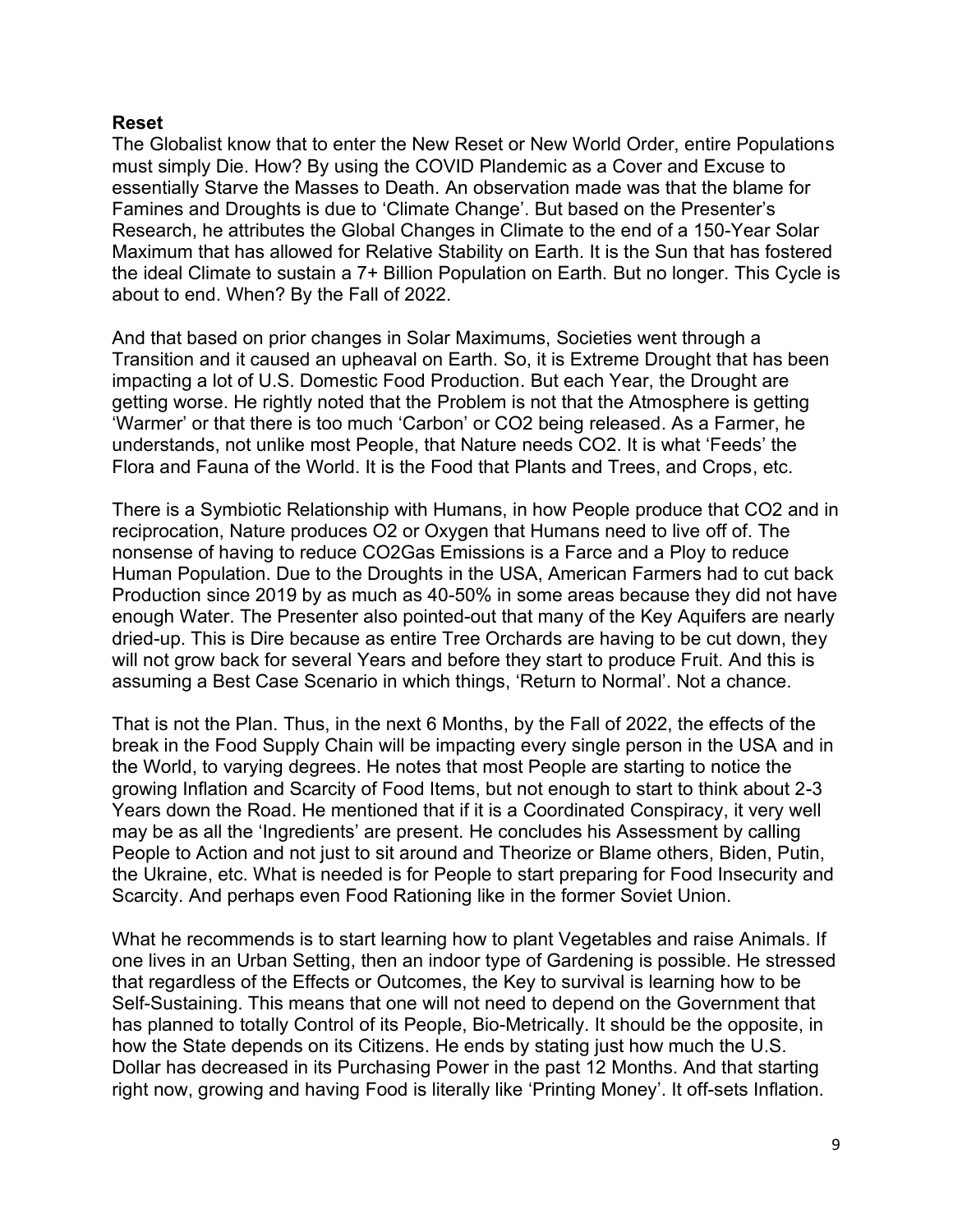# **Joseph, the Prepper**

If and when the World Economy collapses and the U.S. Petro Dollar is no longer to be used as a Reserve Currency by the other Nations, Food will be the Black Market Underground New Currency. It will be used for Trading and Bartering. He stressed the need to start 'Prepping' now because the Food Factor is not getting any better. And if what is prognosticated to occur by the Fall of 2022 comes true, as People fear, it is based on a 'Pattern of Escalation. This Escalation has Taken a 'Snowball Effect', by design to implode the World's Economies and usher-in a Big Brother Type of World Government.

And those that will not have heeded the Warning and Projections, by the Fall of 2022 will start to Panic and go Hungry. What are Followers and Believers of Jesus to do? One believes that the Church Age is to come to a close during the Wheat Harvest Season that occurs in mid-July of 2022. And based on the Sabbath Cycle, the 7th Year is about to conclude in the Fall of 2022. Thus, the subsequent 7-Years would necessitate the 70th Week of Daniel. It will be a Time of Judgment and Earth-Wide Catastrophic Calamities. There will be Extreme Drought, Heat, Famine, War, Death.

As to the Converging Timelines in the Fall of 2022? It would appear that there is indeed a Controlled Demolition of the USA, much like 9-11. In 2001, it was about taking down the World Economy and passing the Patriot Act. And as noted, one postulates that the USA will last but 33 Sabbath Cycle of Economic Time Markers. The Year 2022 concluded the 33rd Cycle. Coincidence? To reiterate, 9-11 was a literal Controlled Demolition of the 2 Buildings. And out of their Ashes came the New One World Trade Center. Thus, 2001 was a Countdown, set to a 7-7-7 or 21-Year Sabbath Cycle Reset.

*2001 2008 = 7 Years 2015 = 7 Years 2022 = 7 Years TOTAL = 21 Years*

The Number 21 means, Great Wickedness of Rebellion and Sin. For example, after the Children of Israel left Egyptian Bondage, they had 21 Major Rebellious Events as they wandered in the Wilderness. The Number 13, symbolizing Depravity and Sinfulness, is closely related to 21. What 21 symbolizes is an out-growth of 13. Adding 13 (Sinfulness) and 8 (symbolizing New Beginnings) attributes the Number 21 with the Inference of a New Beginning of a New Level or Effort that is Sinful and Disobedient against YHVH.

Not that on the Last Day of YHVH's 7-Day Spring Festival, Day 21 of the Month of Nisan, YHVH carried-out His Last Judgment against the Egyptians. If one parallels the Vision of Joseph with what is occurring now, one would be of the Interpretation that the 7 Fat Years occurred from the Fall of 2015 to Fall of 2022. What then follows is the 7- Lean Years of Famine, from Fall 2022 to Fall 2029. So, Theologically, if one believes in a Pre-Tribulation Rapture Scenario, one does not have to worry of what is coming in the Fall of 2022 with the Globalist Economic Reset.